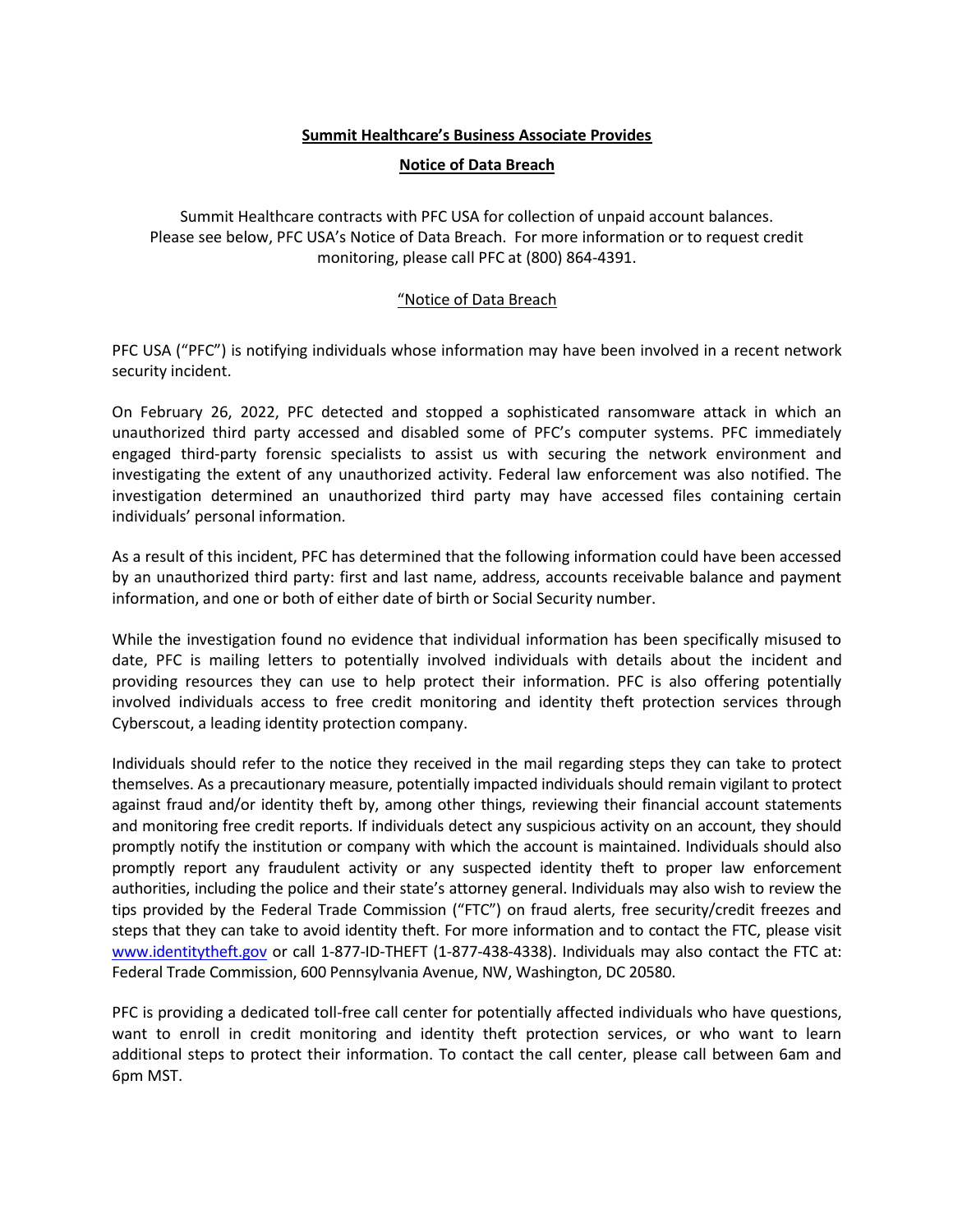PFC takes seriously its responsibility to protect the privacy of the information in its care, and understands the frustration, concern, and inconvenience this incident may have caused. To help mitigate the possibility of a similar incident from occurring again, PFC has implemented additional security measures, revised its policies and procedures relating to the security of its systems and servers, and revised how the organization stores and manages data."